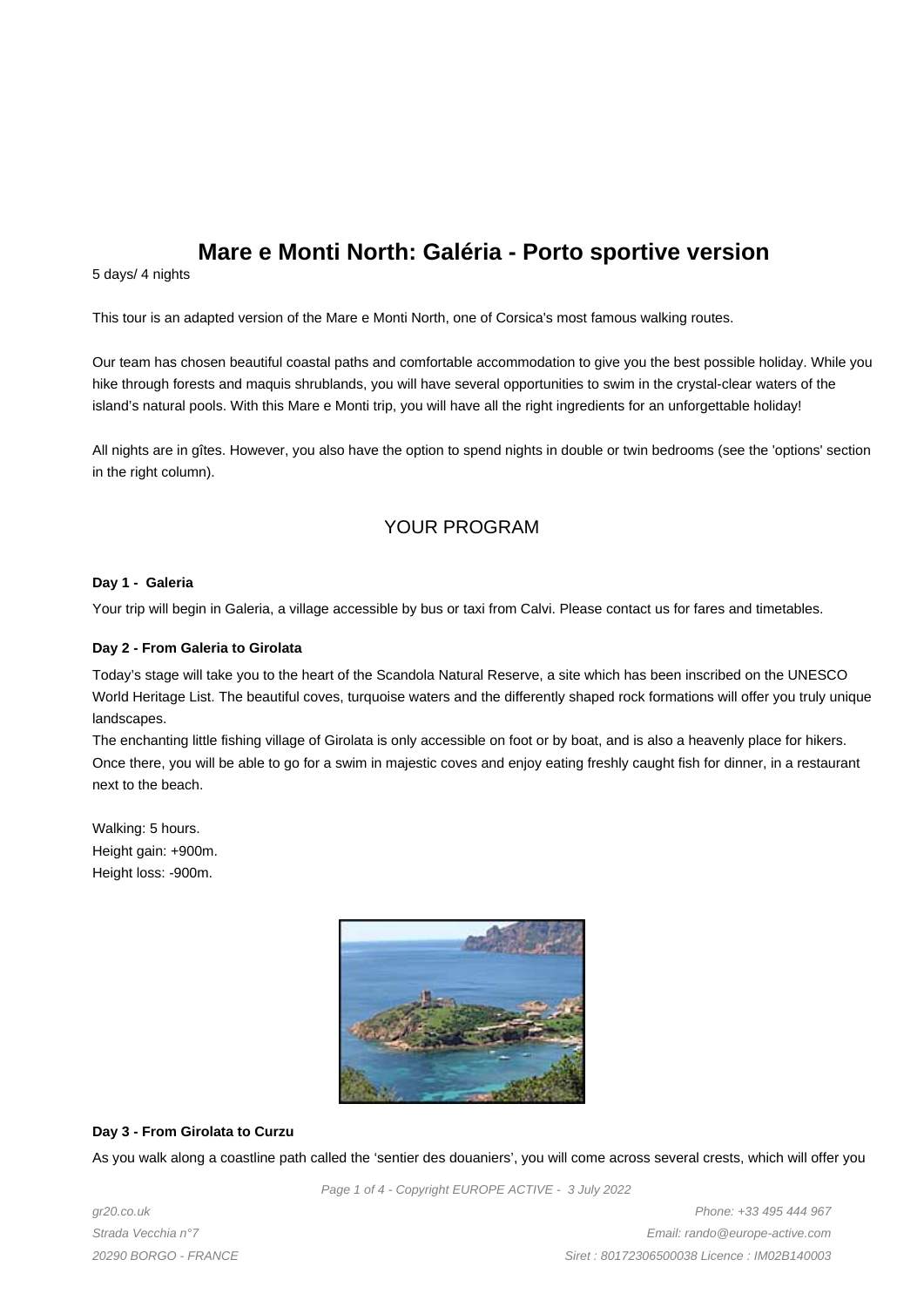great panoramic views over the rest of the island. You will finally arrive in Curzu, where you will spend the night.

Walking: 6h30. Height gain: +1300m. Height loss: -1200m.

An alternative and easier walk is also available for this particular stage. Duration: approximately 5 hours.

#### **Day 4 - From Curzu to Porto**

Your journey will take you to the turquoise waters of the Gulf of Porto. You will cross a river and discover the now desolate village of Pinetu. You will also be able to discover the beach of Bussaglia, which has often been described as the most beautiful beach in the Gulf of Porto. Finally, you will end today's walk by stopping in Porto's famous port for the night.

Dinner at your own expense. Night in a hotel.

Walking: 4h40. Height gain: +565m. Height loss: -878m.



#### **Day 5 - The Gulf of Porto**

Your trip ends here in Porto. Possibility to stay additional nights in Porto, near the Calanches de Piana or Ota.

Buses go to Calvi and Ajaccio (pay on board – cost: about 10€) or Corte. Trains and buses from Corte go to Bastia, Calvi or Ajaccio.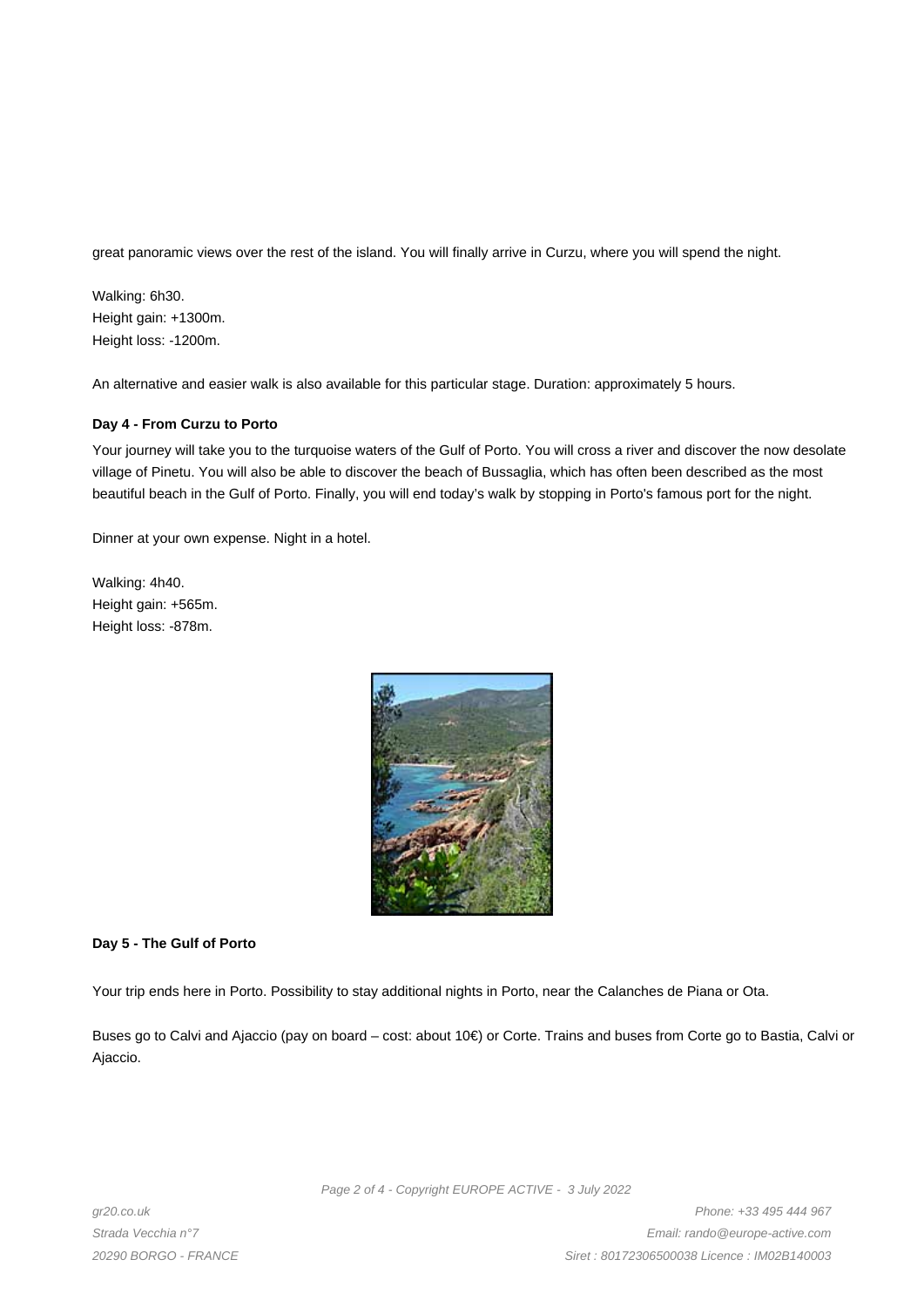# Additional information

## **TARIFFS**

Price from 290 euros per person.

## **OPTIONS**

2 nights in double bedrooms : 90 euros per person. Map of Corsica (1:25000) : 16 euros per person.

#### **INCLUDED**

Evening meals (except in Porto), breakfasts, nights in gîtes (shared bedrooms), route notes, maps, local assistance.

#### **NOT INCLUDED**

Transport option to the meeting point and from the point of dispersal, luggage transfers, transfers which are not included in the tour, personal travel insurance, luggage transfers in Girolata, beverages, visits of tourist sites, optional activities which are not included in the tour, personal expenses.

#### **LEVEL OF DIFFICULTY**

You will need to be in good physical condition and used to walking. Walks: from 3h30 to 6h00 a day.

#### **CARRYING**

No luggage transfer on this trip

#### **ACCOMMODATION**

In gîtes. You can also choose to spend 2 nights in double or twin bedrooms.

**SIZE OF GROUP**

From 2.

## **DEPARTURES**

Everyday from the beginning of April to the end of September.

#### **DEPARTURE**

Galeria.

#### **DISPERSION**

Porto.

## **HOW TO GET THERE**

Galeria is accessible by taxi or by bus. Please contact us for more details about timetables and fares.

## **EQUIPMENT TO TAKE**

• A good pair of walking boots (ones that you have used before), with ankle support and non-slip soles.

• Good quality walking socks

• A comfortable rucksack (either for all of your kit or as a day sack) with plenty of plastic bags to keep your kit dry.

Page 3 of 4 - Copyright EUROPE ACTIVE - 3 July 2022

gr20.co.uk Strada Vecchia n°7 20290 BORGO - FRANCE

Phone: +33 495 444 967 Email: rando@europe-active.com Siret : 80172306500038 Licence : IM02B140003